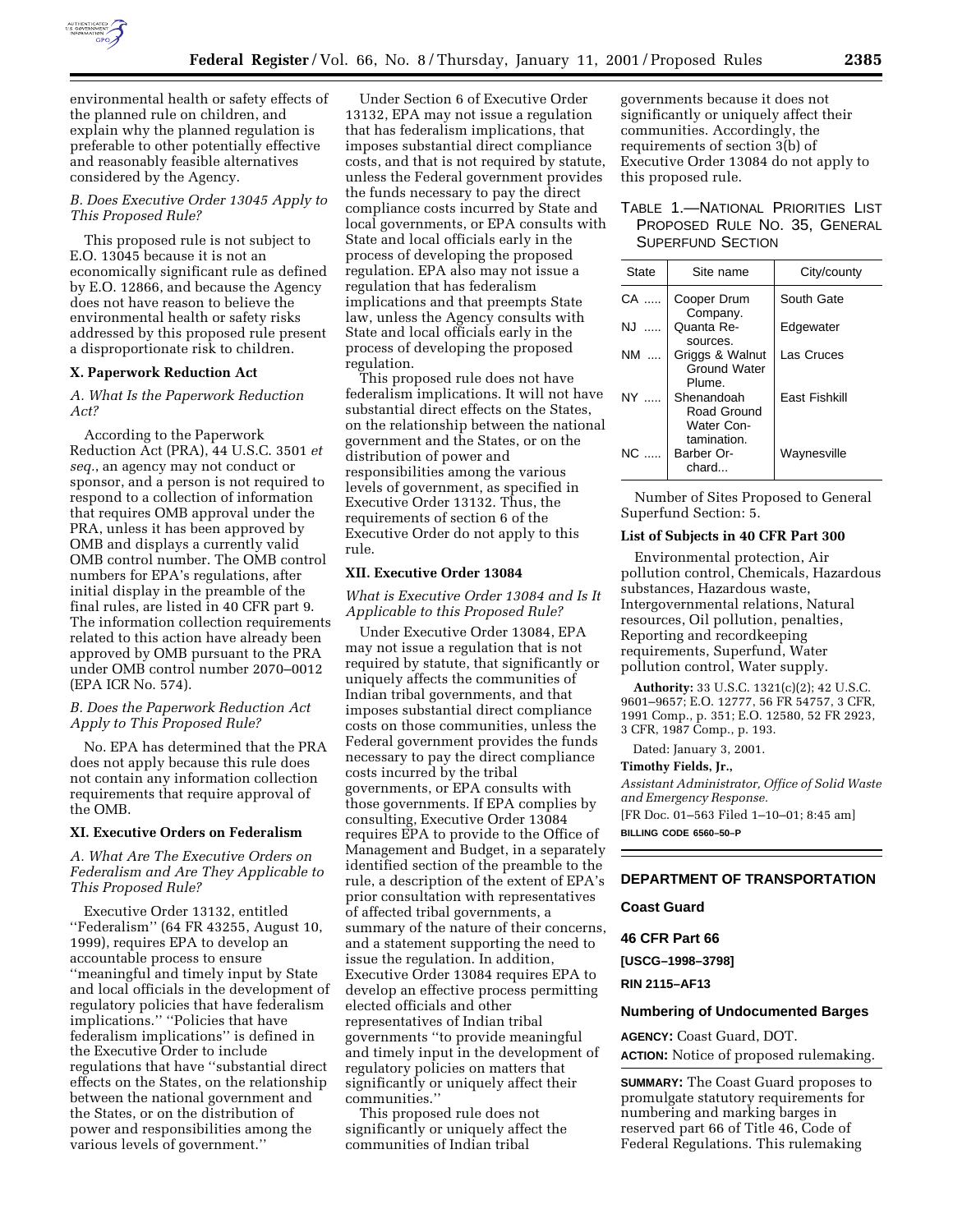will establish a statutorily required numbering system for undocumented barges more than 100 gross tons operating on the navigable waters of the United States. A barge numbering system will help identify parties responsible for the illegal abandonment of barges and prevent future marine pollution from abandoned barges.

**DATES:** Comments and related material must reach the Docket Management Facility on or before April 11, 2001. Comments sent to the Office of Management and Budget (OMB) on collection of information must reach OMB on or before March 12, 2001.

**ADDRESSES:** To make sure your comments and related material are not entered more than once in the docket, please submit them by only one of the following means:

(1) By mail to the Docket Management Facility, USCG–1998–3798, U.S. Department of Transportation, room PL– 401, 400 Seventh Street, SW., Washington, DC 20590–0001.

(2) By delivery to room PL–401 on the Plaza level of the Nassif Building, 400 Seventh Street, SW., Washington, DC, between 9 a.m. and 5 p.m., Monday through Friday, except Federal holidays. The telephone number is 202–366– 9329.

(3) By fax to the Docket Management Facility at 202–493–2251.

(4) Electronically through the Web Site for the Docket Management System at http://dms.dot.gov.

You must also mail comments on collection of information to the Office of Information and Regulatory Affairs, Office of Management and Budget, 725 17th Street, NW., Washington, DC 20503, ATTN: Desk Officer, U.S. Coast Guard.

The Docket Management Facility maintains the public docket for this rulemaking. Comments and material received from the public, as well as documents mentioned in this preamble as being available in the docket, will become part of this docket and will be available for inspection or copying at room PL–401 on the Plaza level of the Nassif Building, 400 Seventh Street SW., Washington, DC, between 9 a.m. and 5 p.m., Monday through Friday, except Federal holidays. You may also find this docket on the Internet at *http:/ /dms.dot.gov.*

**FOR FURTHER INFORMATION CONTACT:** For questions on this proposed rule, call LCDR Robyn MacGregor, Project Manager, Office of Waterways Security and Safety (G–MWP), Coast Guard, telephone 202–267–0483. For questions on viewing or submitting material to the docket, call Dorothy Beard, Chief,

Dockets, Department of Transportation, telephone 202–366–9329. **SUPPLEMENTARY INFORMATION:**

# **Request for Comments**

We encourage you to participate in this rulemaking by submitting comments and related material. If you do so, please include your name and address, identify the docket number for this rulemaking (USCG–1998–3798), indicate the specific section of this document to which each comment applies, and give the reason for each comment. You may submit your comments and material by mail, hand delivery, fax, or electronic means to the Docket Management Facility at the address under **ADDRESSES**; but please submit your comments and material by only one means. If you submit them by mail or hand delivery, submit them in an unbound format, no larger than 81⁄2 by 11 inches, suitable for copying and electronic filing. If you submit them by mail and would like to know they reached the Facility, please enclose a stamped, self-addressed postcard or envelope. We will consider all comments and material received during the comment period. We may change this proposed rule in view of them.

# **Public Meeting**

The Coast Guard plans no public meeting. You may request a public meeting by submitting a comment requesting one to the address under **ADDRESSES**. The request should include the reasons why a meeting would be beneficial. If the Coast Guard determines that a meeting should be held, we will announce the time and place in a later notice in the **Federal Register**.

# **Background and Purpose**

According to a 1992 Government Accounting Office (GAO) report on abandoned vessels, nearly 1,300 vessels were abandoned in the navigable waters of the United States. Almost 600 of the abandonments were barges. According to the same report, between the years of 1988 and 1992, 82 water pollution incidents occurred which originated from abandoned vessels, 37 of which required cleanup operations. During that period, the Coast Guard conducted oil removal operations for 14 additional vessels that posed a potential threat of discharge or release. The combined cost of these operations was \$4.4 million, with \$2.5 million spent on two separate removal operations from the same vessel, an abandoned barge located in Empire, Louisiana.

During the 1988 to 1992 period, barges that used inland waterways were

exempted from vessel documentation. Additionally, there were no Federal laws prohibiting vessel owners from abandoning vessels. Therefore, it was often very difficult to identify and locate owners of abandoned vessels. In many cases where ownership was determined, owners were unable to remove their abandoned vessels for a variety of reasons (*e.g.*, deceased, bankrupt, etc.). Without a process linking abandoned vessels to responsible parties, the government has little chance of recovering vessel removal or pollution response costs.

In an annual summary report on abandoned vessels submitted in 1997 by the Captains of the Ports (COTP), each COTP documented the number of abandoned vessels within their geographic areas of responsibility. The report stated that 2,697 abandoned vessels existed along our navigable waters. Of this total, 1,010 were barges.

Based on the GAO Report, the annual COTP summary report with supplementary Coast Guard testimony, industry representatives, and others, Congress passed the Abandoned Barge Act of 1992 (Pub. L. 102–587, sections 5301–05) (''the Act''). During passage of the Act, Congress noted that abandoned barges are often used for the illegal disposal of hazardous cargo, waste, and petroleum products. This illegal disposal can lead to actual or potential pollution incidents. To prevent these incidents, the Act added a new chapter 47 to title 46 of the United States Code that prohibits abandoning barges in the navigable waters of the United States. The Act also amended 46 U.S.C. 12301 to require the numbering of undocumented barges measuring more than 100 gross tons operating on the navigable waters of the United States.

This numbering system provides a means for identifying parties responsible for the now illegal abandonment of barges. More importantly, it will help identify those parties who may be held liable for the removal and proper disposal of any hazardous substances stored or deposited on board abandoned barges, as well as for the removal of the barges from the nation's waterways. This potential for liability would serve as a deterrent to barge abandonment.

#### **Regulatory History**

On October 18, 1994, the Coast Guard published a notice in the **Federal Register** [59 FR 52646] requesting comments on issues related to a numbering system for undocumented barges measuring more than 100 gross tons. The primary issues addressed in the notice concerned who should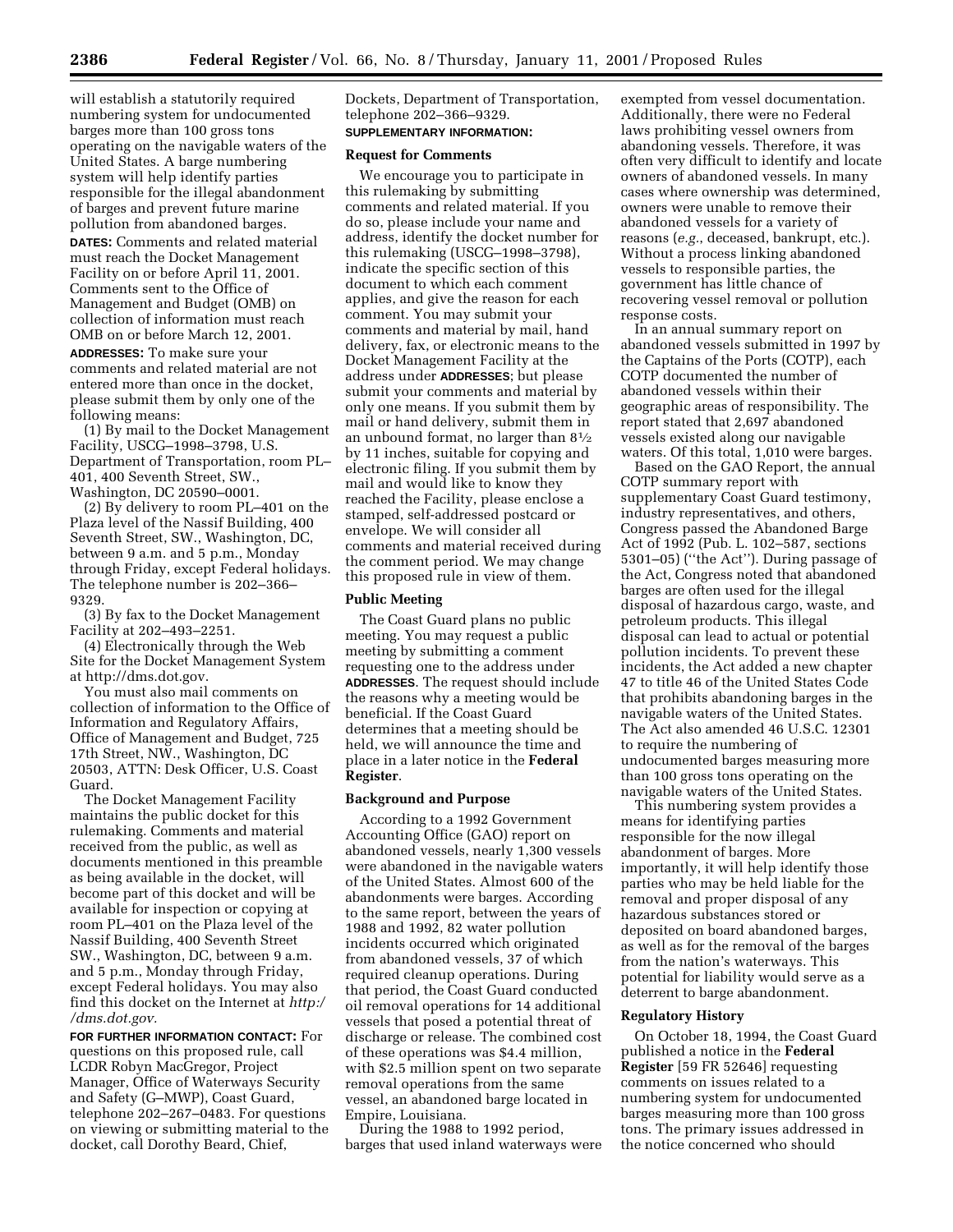administer a barge numbering system, what type of number should be required, and how much the numbering system would cost. The Coast Guard received twenty-one comments in response to the notice.

On July 6, 1998, the Coast Guard published an Advanced Notice of Proposed Rulemaking (ANPRM), discussing the proposed regulation, comments received from the previous notice, and a preliminary regulatory assessment (63 FR 36384). The comments we received are discussed below.

# **Discussion of Comments**

We received comments from four respondents to our 1998 ANPRM (one respondent submitted the same comments twice; we are only counting it once). The comments directed our attention to such issues as the placement of the barge number markings, the source of the barge number, the application form, the phase-in period for the requirements based on the effective date of this rule, and fees for obtaining a barge number.

#### **Placement of Markings**

Three respondents stated that the Coast Guard should be consistent in marking requirements by following the regulations already in place for documented vessels. External markings would be an additional requirement on uninspected, undocumented barges and may interfere with other required markings, *e.g.* vessel name. The Coast Guard agrees that consistency is important and has written the requirements to mirror existing marking regulations as closely as possible. The purpose of these proposed markings and the circumstances under which they would be used are different, however. The proposed markings would be used to identify an owner of an abandoned barge. Many abandoned barges in the past contained unknown materials when abandoned, or were subsequently used as a dumping site for any number of unidentified materials. Many of these abandoned barges quickly become inaccessible to investigators without putting the investigator at great risk. Thus the quickest, safest, least expensive way to identify a barge owner is by requiring a unique number be located where it may be viewed without having to climb on the barge or enter any compartments or voids.

No respondents voiced objections to permanently marking the number on the vessel, although it was suggested that a particular method of marking be required. The Coast Guard values the diversity that exists and strives to

permit as much autonomy as possible. As such, the Coast Guard would not be more specific than to require permanent markings as described in the proposed regulations, which are consistent with current requirements for marking documented vessels.

## *Barge Numbers*

Three comments recommended recycling existing official numbers, and adding a prefix to those numbers to further identify the barge. The comments suggested using a ''D'' preceding the number to indicate a barge that had previously been documented, or using ''CG'' preceding the number to indicate a barge that is currently inspected but not documented. In both cases, the numbers would have already been recorded in Coast Guard records and official ''D'' numbers already permanently marked on barges. The Coast Guard agrees, and proposes that existing official numbers and CG numbers be accepted. However, we will not be distinguishing the numbers in the manner suggested by the commenter.

#### *Application Form*

One comment expressed concern that the information the Coast Guard proposed collecting was more than what was necessary to indicate ownership of a barge and would be broader than what is required for documented barges. We have developed a form titled Application for Certification of Number for Undocumented Barge that we feel limits the amount of information collected to what is absolutely necessary to enable the Coast Guard to identify and locate the owner of future abandoned barges. The application is available on the docket under the section labeled **ADDRESSES**. We welcome any comments on the application you have.

This comment also expressed concern for the increased burden on owners having to update the information each time an address, phone number, or the like changed. In addition, they argued that the new owner should inherit the responsibility for notifying the National Vessel Documentation Center (NVDC) of a change in ownership. We note that the ''old'' owner certainly retains an interest in ensuring that NVDC and the Coast Guard are aware of who owns and is responsible for a barge. The only times we propose requiring owners notify the NVDC of changes is after any change in ownership, or upon destruction of the barge. Previous owners would be required to notify NVDC of the change in ownership, whereas new owners would be required to submit a request

for a certification of number issued to them within 60 days. Owners of barges that are destroyed would be required to notify NVDC of the destruction, just as owners of certificated barges must notify the Coast Guard when they elect to take a barge out of service within 60 days of destruction or removal from service.

One comment supported any opportunities to simplify the application process, including the use of electronic filing. The Coast Guard agrees, and will make electronic filing available in the future. The application will be available on the internet at the NVDC website. Applicants would be able to download the form and mail it in once they have completed filling it out.

#### *Implementation Period*

One comment suggested a phase-in period for the effective date of the regulation. Their suggestions included allowing up to six months to file an application and up to two years to mark barges. The Coast Guard agrees that the system proposed by these regulations could not be accomplished overnight and wishes to minimize the impact on owners' operations. Thus, the Coast Guard has proposed a one-year period for owners to submit applications to the Coast Guard, and a five-year period for the marking of all existing barges. Barges currently under construction would be numbered and marked in accordance with the regulations prior to being placed in service.

#### *Fees*

Three comments were opposed to fees. The argument followed that there is no benefit to owners from this regulation and no services rendered. The Coast Guard agrees and has not proposed a fee schedule to implement or maintain this requirement.

#### *Miscellaneous*

Comments varied on the costs associated with permanently marking barges, barge employment, maintenance intervals for undocumented barges, average life service, average annual construction rates, and average number of owners. A summary of the costs and benefits associated with this rulemaking is included below.

## **Discussion of Proposed Rules**

#### *General Requirements*

The Coast Guard proposes adding regulations that would require owners of barges greater than 100 gross tons to obtain a unique number issued by the National Vessel Documentation Center (NVDC) for that barge. The barge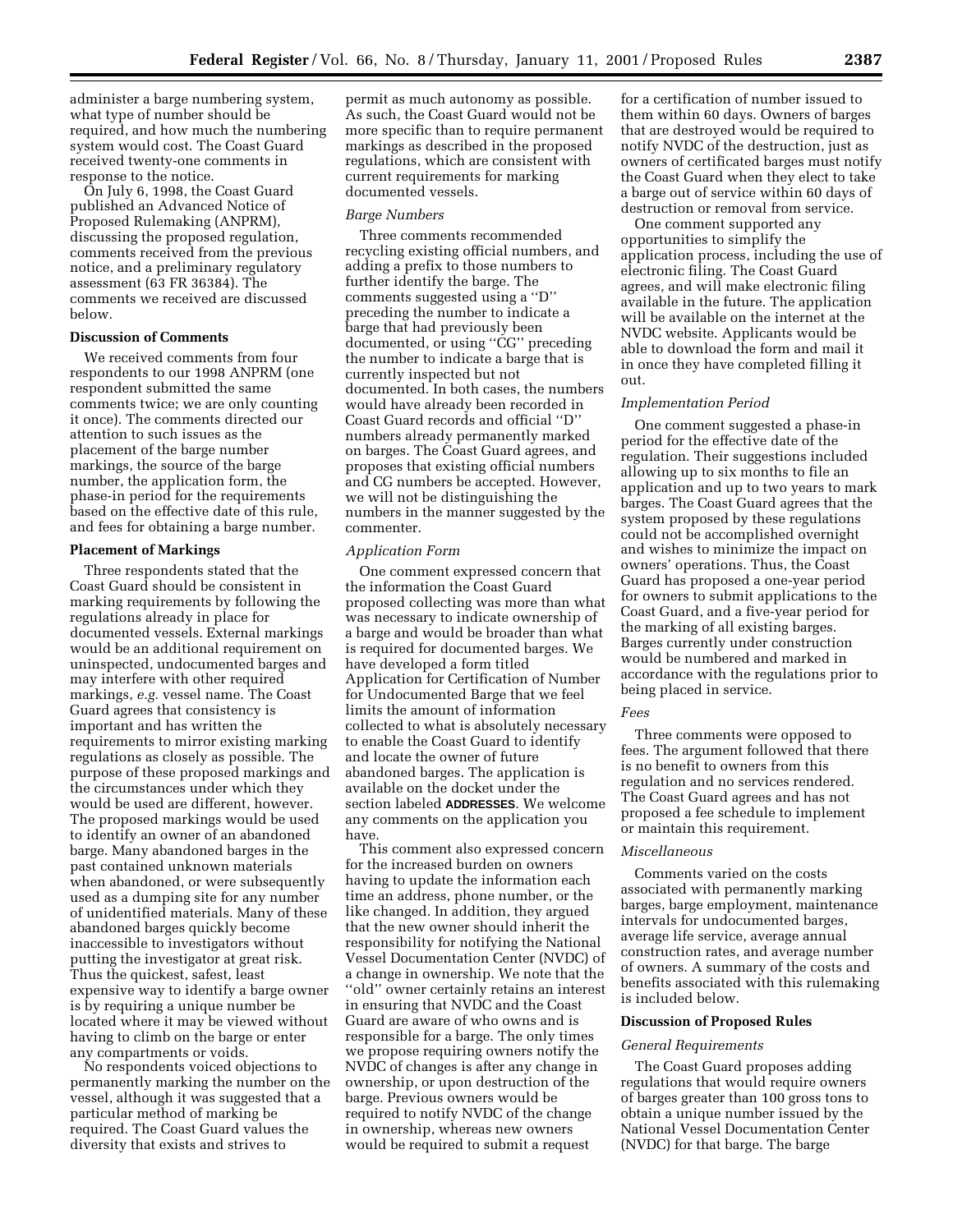number would remain with it for the entirety of its life.

Regulations requiring the documentation and measurement of vessels are codified in 46 CFR parts 66 through 69. We propose establishing the requirements for numbering and marking barges over 100 gross tons in part 66, which is currently reserved. The requirements we propose to include in part 66 consist of a ''Definitions'' section that gives relevant meaning to specific terms used in this part, a section to identify those barges that must comply with this new barge numbering system, a method for applicable barges to calculate the barge's gross tonnage, and an application procedure for barge owners to follow when requesting a barge number from NVDC. The new regulations of part 66 would also identify to barges owners their right to appeal, the penalties for not fully complying with this part, and clarify what circumstances would invalidate a Certificate of Number.

In addition, barge owners would be required to permanently mark the barge by carving, punch-marking, or welding the number on some clearly visible internal structural part of the vessel, such as the main beam. The barge would also need to be permanently marked externally at the highest part of the vessel's hull or permanent structure, so that the number can be seen from either side.

Existing barges would be required to comply with the regulation no later than five years from the publication date of the final rule.

Previously documented barges would be allowed to use the official number or CG number previously assigned.

# *Definitions*

The definitions for the terms necessary to determine gross tonnage, currently found in 46 CFR part 69, would be adopted. The proposed regulations would also add definitions for the terms ''barge'', ''barge number'', ''official number'', ''simplified measurement system'', ''undocumented barge'', and ''navigable waters''.

# **Regulatory Evaluation**

This proposed rule is not a ''significant regulatory action'' under section 3(f) of Executive Order 12866 and does not require an assessment of potential costs and benefits under section 6(a)(3) of that Order. The Office of Management and Budget has not reviewed it under that Order. It is not ''significant'' under the regulatory policies and procedures of the Department of Transportation (DOT)(44 FR 11040, February 26, 1979).

A draft Regulatory Evaluation under paragraph 10e of the regulatory policies and procedures of DOT is available in the docket as indicated under **ADDRESSES**. A summary of the Evaluation follows:

The Abandoned Barge Act of 1992 (the Act) states ''The Secretary shall require an undocumented barge more than 100 gross tons operating on the navigable waters of the United States to be numbered.'' This analysis supports the regulatory evaluation of implementing a numbering system for undocumented barges of more than 100 gross tons, per the Act. The numbering system would provide an identification of the parties responsible and liable for the illegal abandonment of a barge. It would also enhance the Government's recovery of costs associated with the removal of the barge. Currently, there is no formal method for linking an abandoned undocumented barge to a responsible party, and consequently, there is little chance of the Government recovering costs incurred from the removal.

*Population:* There are approximately 20,000 undocumented barges greater than 100 gross tons operating in the navigable waters of the United States. Of these undocumented barges, it is estimated that 89 percent operate in the waters of the Mississippi River System and the Gulf Intracoastal Waterway. Additionally, most of the 20,000 undocumented barges are dry cargo barges (86 percent) with the remainder being construction barges (10 percent) and tank barges (4 percent).

*Cost and benefit:* Through analysis of this rulemaking we revealed that both the barge industry and the Government would incur the costs of implementing and administrating the barge number system. The cost to the barge industry includes administration costs, transportation costs and the cost to affix the number to the barge. The cost to the government includes cost associated with developing and implementing a database for the barge number system and the cost associated with administering the system. It is assumed that the Coast Guard would have sole responsibility for implementing and administrating the numbering system for abandoned barges.

Potential direct benefits would accrue to the Government. Most of these benefits would come from cost avoidance for removal and cleanup of abandoned barges. Additional benefits would be noticed from the reimbursement of Government incurred cost that is received from the responsible barge owner who abandoned his barge. There are no direct benefits identified for the barge industry.

*Alternatives:* Two alternative methods of numbering were posited: (1) Welding, punch-marking, or carving the number on the barge, and (2) painting the number on the barge. For welding the number to the barge, alternative 1, the assumption is that 15 percent of undocumented barges would need to tow the barge to an appropriate welding facility, whereas the other 85 percent of undocumented barges would not need a tow. For painting the number on the barge, alternative 2, the assumption is that the barge number would be painted without requiring a tow to a facility. Therefore, alternative 2 would not incur towing costs. With either alternative 1 or alternative 2, the estimated initial cost of \$18,000 would be incurred by the Coast Guard to develop and install a database for managing information from the barge numbering system. The unit costs for the 30-year study period for both alternatives are summarized in Table 1.

# TABLE 1.—UNIT COST SUMMARY

|                      | Alternative 1<br>weldina 1 | Alternative 2<br>painting |
|----------------------|----------------------------|---------------------------|
| Government Costs:    |                            |                           |
|                      | \$62                       | \$62                      |
| Industry Cost/Barge: |                            |                           |
|                      | 2.977                      |                           |
|                      | 844                        | 153                       |
|                      | 282                        | 65                        |
| Total Cost/Barge:    |                            |                           |
|                      | 3.039                      |                           |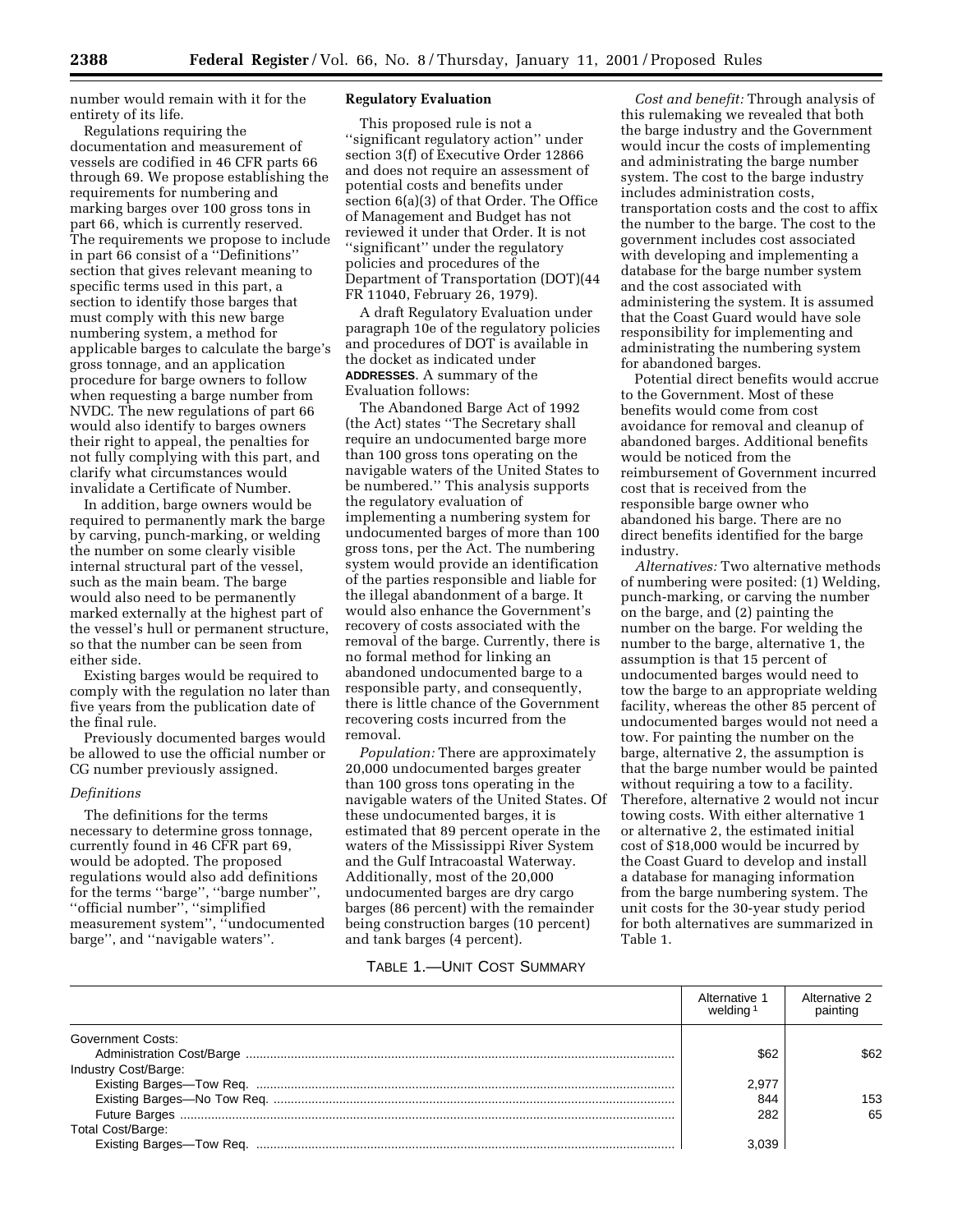# TABLE 1.—UNIT COST SUMMARY—Continued

|               | Alternative<br>welding | Alternative 2<br>painting |
|---------------|------------------------|---------------------------|
| Future Barges | 906<br>344             | 215<br>127                |

1 Costs include Gas-freeing, chemist certificate.

To develop the range of potential benefits that might result from alternative 1 and alternative 2, three scenarios are considered: (1) Barges greater than 100 tons are no longer

abandoned (best case scenario), (2) illegally abandoned barges are abandoned with the number intact, and (3) illegally abandoned barges are abandoned with the barge number

removed or obliterated (worst case scenario). The estimated annual benefits for each scenario are characterized in Table 2.

# TABLE 2.—ANNUAL BENEFITS

| Scenario 1                    | Scenario 2                   | Scenario 3 |
|-------------------------------|------------------------------|------------|
| \$250,000<br>429,890<br>1.500 | \$90,000<br>154.760<br>1.090 | \$0        |
| 681,390                       | 245.850                      |            |

The net present values (present value of benefits—present value of costs) were calculated over a 30-year period, from 2001 to 2030, using a discount rate of 7 percent. These values were discounted to year 1999. The total present value cost was calculated by multiplying the

unit cost by the number of affected barges for each year from 2001 through 2030. The cost and benefit analyses in all three scenarios revealed no net benefit with welding the number to the barge (alternative 1). However, a cost and benefit analysis of the first scenario for alternative 2 identified a net benefit. The other two scenarios for painting the barge number on the barge revealed no net benefits. Table 3 summarizes the alternatives net present values for the 30-year period.

| TABLE 3.-NET PRESENT VALUES-30 YEAR PERIOD |  |  |
|--------------------------------------------|--|--|
|                                            |  |  |

|                        | Scenario 1                | Scenario 2                | Scenario 3            |
|------------------------|---------------------------|---------------------------|-----------------------|
| Alternative 1-Welding  | \$6,787,290<br>21,169,984 | \$2,448,903<br>21,169,984 | \$0<br>21,169,984     |
|                        | (14, 382, 694)            | (18, 721, 081)            | (21, 169, 984)        |
| Alternative 2-Painting | 6,787,290<br>5,625,686    | 2,448,903<br>5.625.686    | $\Omega$<br>5.625.686 |
| Net PV                 | 1,161,604                 | (3,176,783)               | (5.625.686)           |

The costs associated with welding the number to the barge were found to be significantly higher than the cost of painting. However, welding the numbers to the barges is the recommended alternative because it will be more difficult to remove the identification number on illegally abandoned barges. Therefore, it will help identify parties responsible for illegally abandoning barges and prevent future marine pollution from abandoned barges. Painted numbers can easily be removed, thus making it difficult to identify the responsible barge owner.

# **Small Entities**

Under the Regulatory Flexibility Act (5 U.S.C. 601–612), we considered whether this proposed rule would have a significant economic impact on a substantial number of small entities. The term ''small entities'' comprises small businesses, not-for-profit organizations that are independently owned and operated and are not dominant in their fields, and governmental jurisdictions with populations of less than 50,000.

*Affected small entities:* Companies that own and lease barges vary widely in size and operation. The Army Corp

of Engineer's ''Waterborne Transportation Lines of the United States, Volume 2—Vessel Company Summary'' database was queried to identify owners of undocumented barges more than 100 gross tons. The query identified 660 owners with undocumented barge fleets ranging from 1 to 1,608 barges. The results of the query also revealed that 15 percent of the barge operators own over 85 percent of the affected barges. A majority (74 percent) of the affected owners have undocumented barge fleets of less than 10. Table 4 presents the number of affected owners by fleet size.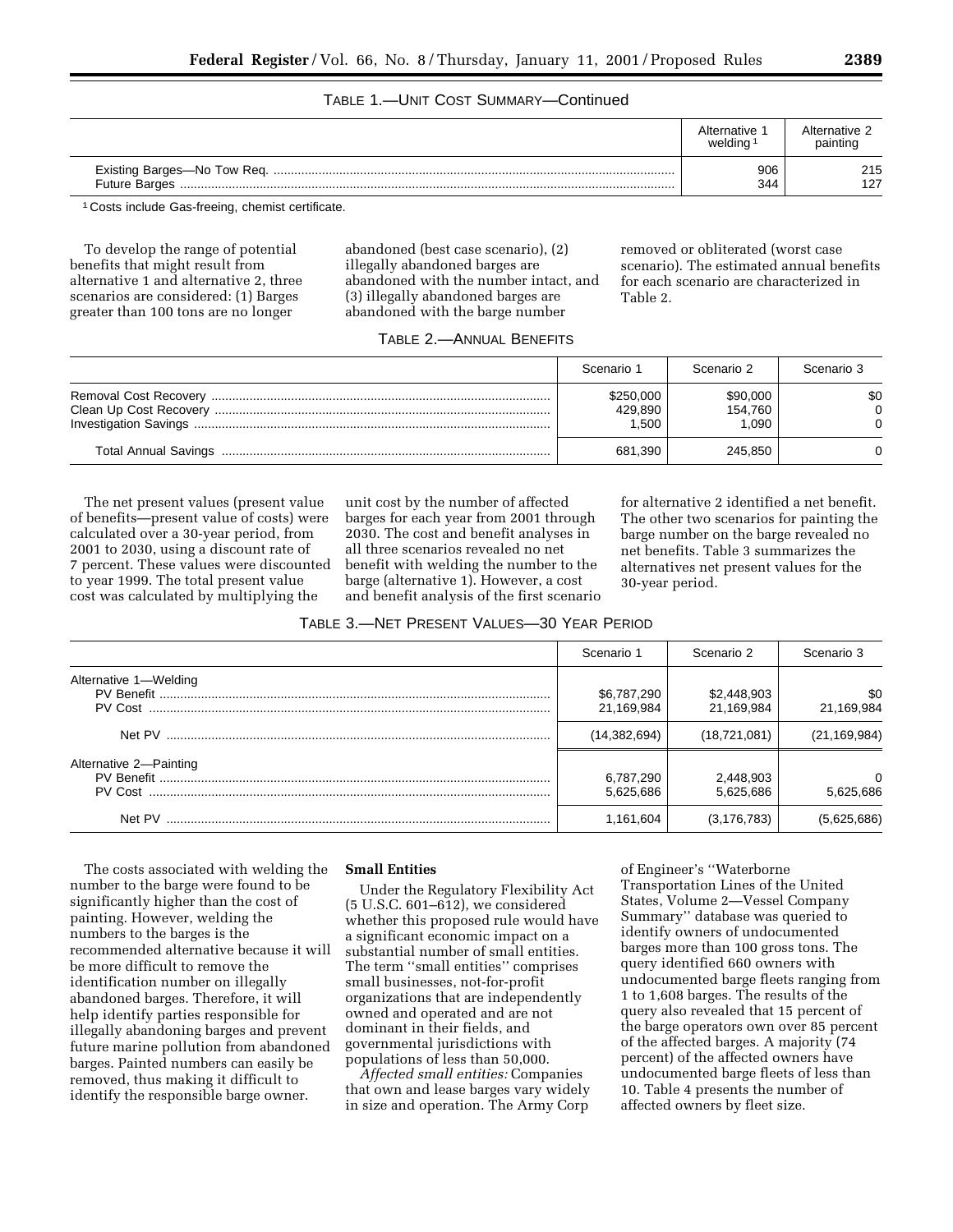| Fleet size range | Number of<br>owners | Percentage of<br>owners       | Number of af-<br>fected barges   | Percentage of<br>affected<br>barges<br>(percent) |
|------------------|---------------------|-------------------------------|----------------------------------|--------------------------------------------------|
|                  | 34<br>59<br>75      | 0.5%<br>5.2%<br>8.9%<br>11.4% | 4.040<br>8.970<br>2.594<br>1.024 | 23%<br>50%<br>14%<br>6%                          |
|                  | 489                 | 74.0%                         | 1.329                            | 7%                                               |
| Total            | 660                 | 100.0%                        | 17.957                           | 100%                                             |

TABLE 4.—NUMBER OF AFFECTED FLEET OWNERS

The Small Business Administration, in 13 CFR 121–201, defines small business by either the number of employees or the amount of receipts in dollars. Revenue or labor-force information for many of the companies can be obtained from sources such as: Dun & Bradstreet, American Business and Lexis-Nexis. We assumed that if a company was a subsidiary or branch of a parent company, then that subsidiary or branch was inseparable from the larger firm.

From those 660 companies we drew a random sample of 101 companies using a confidence level of 95 percent and a

confidence interval of 9. From the random sample of 101 companies we found data for 66 (or 65 percent) of them. Furthermore, from the 66 firms we identified 20 owned/operated by large companies and the remaining 46 owned/operated by small businesses. According to the small business size standard of the SIC (Standard Industrial Classification) and NAICS (North American Industry Classification System) Codes, we determined that the 46 identified entities qualified as small businesses because their revenues/ number of employees do not exceed the specified standard in the corresponding

SIC and NAICS codes definitions. This represents 69.7 percent of the 66 companies from which we have information. Therefore, we are 95 percent certain that 61.8 percent to 78.2 percent of the firms are small entities.

The determined small businesses cover several industry segments, therefore the corresponding SIC and NAICS codes analyzed for each company also cover a wide range. However, we determined that the most frequently identified SIC and NAICS codes when analyzing the small companies are as follows in table 5:

| TABLE 5.-THE SMALL BUSINESSES MOST FREQUENTLY IDENTIFIED SIC AND NAICS CODES FROM THE RANDOM SAMPLE |  |  |
|-----------------------------------------------------------------------------------------------------|--|--|
|-----------------------------------------------------------------------------------------------------|--|--|

| <b>Classification systems</b> |              |                                                        | Description                                                                              |            | Definition   | Number of           |
|-------------------------------|--------------|--------------------------------------------------------|------------------------------------------------------------------------------------------|------------|--------------|---------------------|
| <b>SIC</b>                    | <b>NAICS</b> | SIC.                                                   | <b>NAICS</b>                                                                             | <b>SIC</b> | <b>NAICS</b> | small<br>businesses |
| 1629                          | 23493        | Heavy Construction, N.E.C.                             | Nonbuilding<br>Structure<br>Industrial<br>Construction.                                  | \$27.5Mil  | \$27, 5Mil   |                     |
|                               | 23499        |                                                        | All Other Heavy Construction                                                             |            | \$27, 5Mil   |                     |
| 3731                          | 336611       | Shipbuilding and Repair of Nuclear<br>Propelled Ships. | Ship Building and Repair                                                                 | 1.000E     | 1,000E       | 3                   |
| 4449                          | 483211       | Water Transportation of Freight,<br>N.E.C.             | Inland Water Transportation                                                              | 500E       | 500E         | 8                   |
| 4492                          | 48833        | Towing and Tug Boat                                    | Navigational Services to Shipping                                                        | \$5Mil     | \$5Mil       | 4                   |
| 4499                          | 532411       | Water Transportation Services,<br>N.E.C.               | Commercial Air, Rail and Water<br><b>Transportation Equipment Rental</b><br>and Leasing. | \$5Mil     | \$5Mil       | 3                   |
| 5032                          | 42132        | Brick, Stone and Related Construc-<br>tion Materials.  | Brick, Stone and Related Construc-<br>tion Material Wholesalers.                         | 100E       | 100E         | 5                   |

*Cost for small entities:* The costs to small business entities would depend only on the entity's fleet size. Below we show the impact on small businesses for welding barge numbers to the barge, our chosen alternative. We assume a 15 percent probability the vessel will need a tow, and an 85 percent probability that the vessel will not need a tow for welding. Therefore for the purpose of this analysis we estimate an expected cost of \$1,164/barge (0.15 × \$2,977/  $barge + 0.85 \times $844/barge = $1,164/$ barge). The analyzed small business entities have relatively small fleets, with a median fleet size of 2. The median cost per company is \$2,328/company (2

barges/company  $\times$  \$1,164/barge). The median revenue of a small business in our sample is \$3,750,000. Therefore, the annual median impact on a small business is 0.06 percent (\$2,328/  $$3,750,000 \times 100]$  of annual revenue. For 45 of 46 small businesses the impact was less than 1 percent of the average revenues per year. For 46 of 46 small businesses the impact was less than 1.2 percent of the average revenue per year. In addition, the industry has a five year phase-in period to comply.

Therefore, the Coast Guard certifies under 5 U.S.C. 605(b) that this proposed rule would not have a significant economic impact on a substantial

number of small entities. If you think that your business, organization, or governmental jurisdiction qualifies as a small entity and that this rule would have a significant economic impact on it, please submit a comment to the Docket Management Facility at the address under **ADDRESSES**. In your comment, explain why you think it qualifies and how and to what degree this rule would economically affect it.

# **Assistance for Small Entities**

Under section 213(a) of the Small Business Regulatory Enforcement Fairness Act of 1996 (Pub. L. 104–121), we want to assist small entities in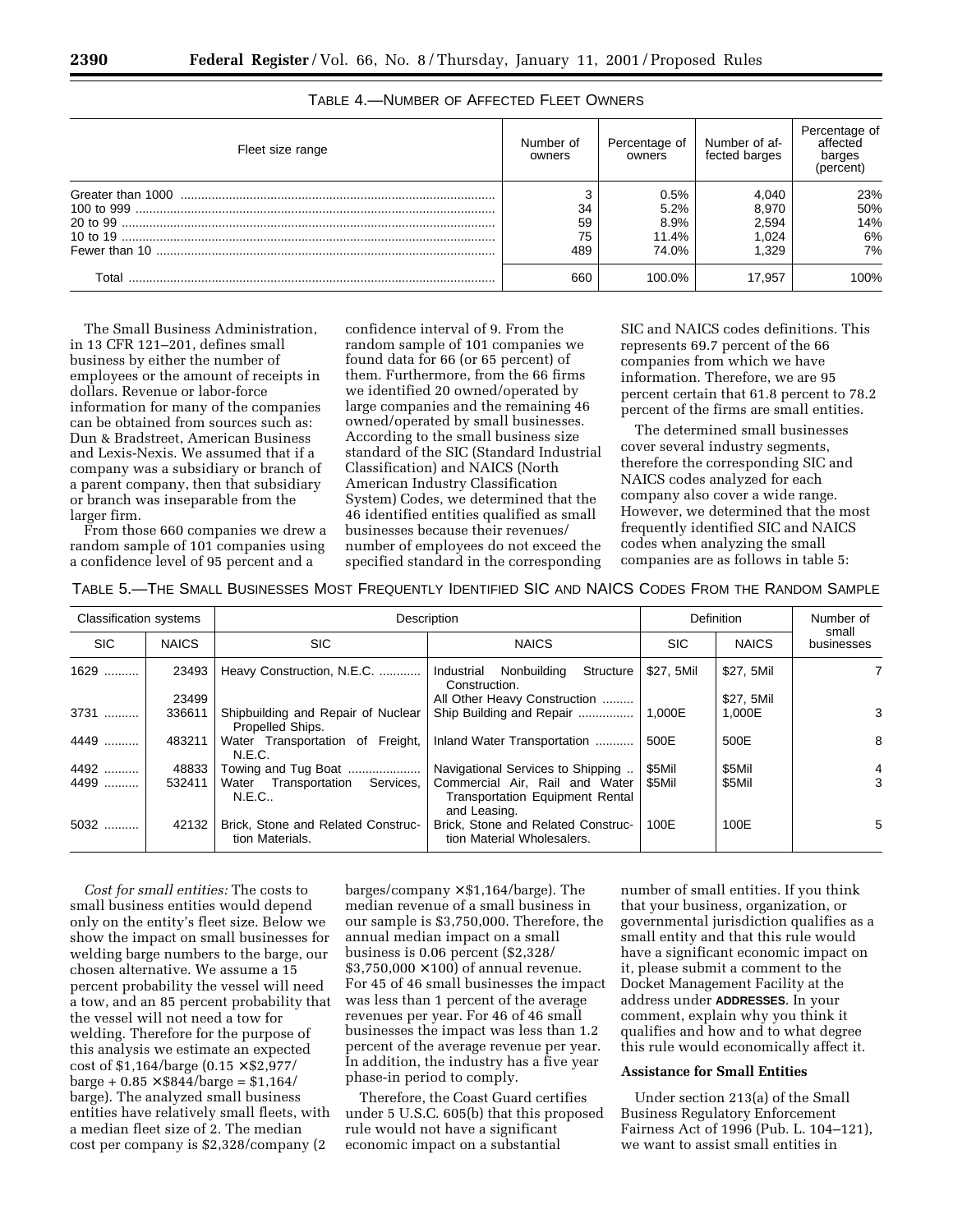understanding this proposed rule so that they can better evaluate its effects on them and participate in the rulemaking. If the rule would affect your small business, organization, or governmental jurisdiction and you have questions concerning its provisions or options for compliance, please consult LCDR Robyn MacGregor, Project Manager, Office of Waterways Security and Safety (G– MWP), telephone 202–267–0483. Small businesses may send comments on the actions of Federal employees who enforce, or otherwise determine compliance with, Federal regulations to the Small Business and Agriculture Regulatory Enforcement Ombudsman and the Regional Small Business Regulatory Fairness Boards. The Ombudsman evaluates these actions annually and rates each agency's responsiveness to small business. If you wish to comment on actions by

employees of the Coast Guard, call 1– 888–REG–FAIR (1–888–734–3247).

#### **Collection of Information**

This proposed rule would call for a collection of information under the Paperwork Reduction Act of 1995 (44 U.S.C. 3501–3520). As defined in 5 CFR 1320.3(c), ''collection of information'' comprises reporting, recordkeeping, monitoring, posting, labeling, and other, similar actions. The title and description of the information collections, a description of those who must collect the information, and an estimate of the total annual burden follow. The estimate covers the time for reviewing instructions, searching existing sources of data, gathering and maintaining the data needed, and completing and reviewing the collection.

*Title:* Numbering and Marking Undocumented Barges Greater than 100 gross tons.

*Summary of the Collection of Information:* The Abandoned Barge Act of 1992, sections 5301 to 5305 of Public Law 102–587, enacted on November 4, 1992, added a new chapter 47 to Title 46 of United States Code (46 U.S.C. 4701–4705) and amended 46 U.S.C. 12301 to require the numbering of undocumented barges measuring more than 100 gross tons operating on the navigable waters of the United States. The numbering system provides a means for identifying the parties responsible and liable for illegal abandonment. The information collections described in this supporting statement are necessary to implement the requirements described in 46 CFR part 66.

The table below identifies the subjects of the collection of information.

| TABLE 6.-CFR, SUBJECT AND AFFECTED POPULATION |  |  |  |
|-----------------------------------------------|--|--|--|
|-----------------------------------------------|--|--|--|

| 46 CFR part 66                       | Subject and affected population                                                                                                                                                      |
|--------------------------------------|--------------------------------------------------------------------------------------------------------------------------------------------------------------------------------------|
|                                      | Filling out the Application for Certificate of Number for Undocumented Barge (CG-5683) and submitting<br>it to the National Vessel Documentation Center.                             |
|                                      | • The owners of undocumented barges greater than 100 gross tons.                                                                                                                     |
| Section 66.5 and 66.25(a)(2)         | Recordkeeping the Certificate of Number for Undocumented Barge.                                                                                                                      |
|                                      | • The owners of undocumented barges greater than 100 gross tons.                                                                                                                     |
|                                      | Notifying the National Vessel Documentation Center of a replacement of a Certificate of Number for<br>Undocumented Barge (CG-5683) document.                                         |
|                                      | • The owners of undocumented barges greater than 100 gross tons, in case of a defaced Certificate of<br>Number.                                                                      |
| Section $66.25(a)(3)$ and $66.35(d)$ | Notifying the National Vessel Documentation Center of the sale of a barge or upon the destruction of a<br>barge with a valid Certificate of Number for Undocumented Barge (CG-5683). |
|                                      | • The old owners of undocumented barges greater than 100 gross tons, in case barges are sold or de-<br>stroved.                                                                      |
|                                      | Permanently attaching the number issued by the National Vessel Documentation Center to the barge.<br>• The owners of undocumented barges greater than 100 gross tons.                |

*Need for Information:* This proposed rule contains burdens for the owners of undocumented barges greater than 100 gross tons. The information required is as follows:

(a) *Filling out the Application for Certificate of Number for Undocumented Barge (CG–5683) and submitting it to the National Vessel Documentation Center.* The owners of undocumented barges greater than 100 gross tons (including the owners of previously documented barges but no longer carrying a Certificate of Documentation) would fill out the Coast Guard Application for Certificate of Number for Undocumented Barge that contains the following necessary information to determine the ownership of the barge:

• The owner's name and address

• The barge length, breadth, depth, year built, hull material, barge name, and official number (if applicable).

(b) *Recordkeeping the Certificate of Number for Undocumented Barge (CG– 5683).* Once the owners of barges obtain a Certificate of Number for Undocumented Barge, this would serve as evidence of ownership for determining liability in connection with the abandoned barge. Also, in case the owner applies for replacement of a defaced document, the outstanding Certificate of Number for Undocumented Barge must also be submitted to NVDC. This implies that the owner creating a recordkeeping burden must keep the Certificate of Number.

(c) *Notifying the National Vessel Documentation Center of a Replacement of a Certificate of Number for Undocumented Barge (CG–5683).* Owners requesting the replacement of a defaced document as a Certificate of Number for Undocumented Barge fill out the application form CG–5683 and

submit the outstanding Certificate of Number for Undocumented Barge to NVDC.

(d) *Notifying the National Vessel Documentation Center of the sale of a barge or upon the destruction of a barge with a valid Certificate of Number for Undocumented Barge (CG–5683).* In case a barge is sold, the seller would have to provide a copy of the bill of sale to the NVDC. The owners would have to notify the NVDC by using Form CG– 5683 upon the destruction of a barge with a valid Certificate of Number for Undocumented Barge within 60 days of the barge's destruction. This way the NVDC will maintain and update the numbering system for undocumented barges measuring more than 100 gross tons.

(e) *Permanently attaching the number issued by the National Vessel Documentation Center to the barge.* Owners (including the owners of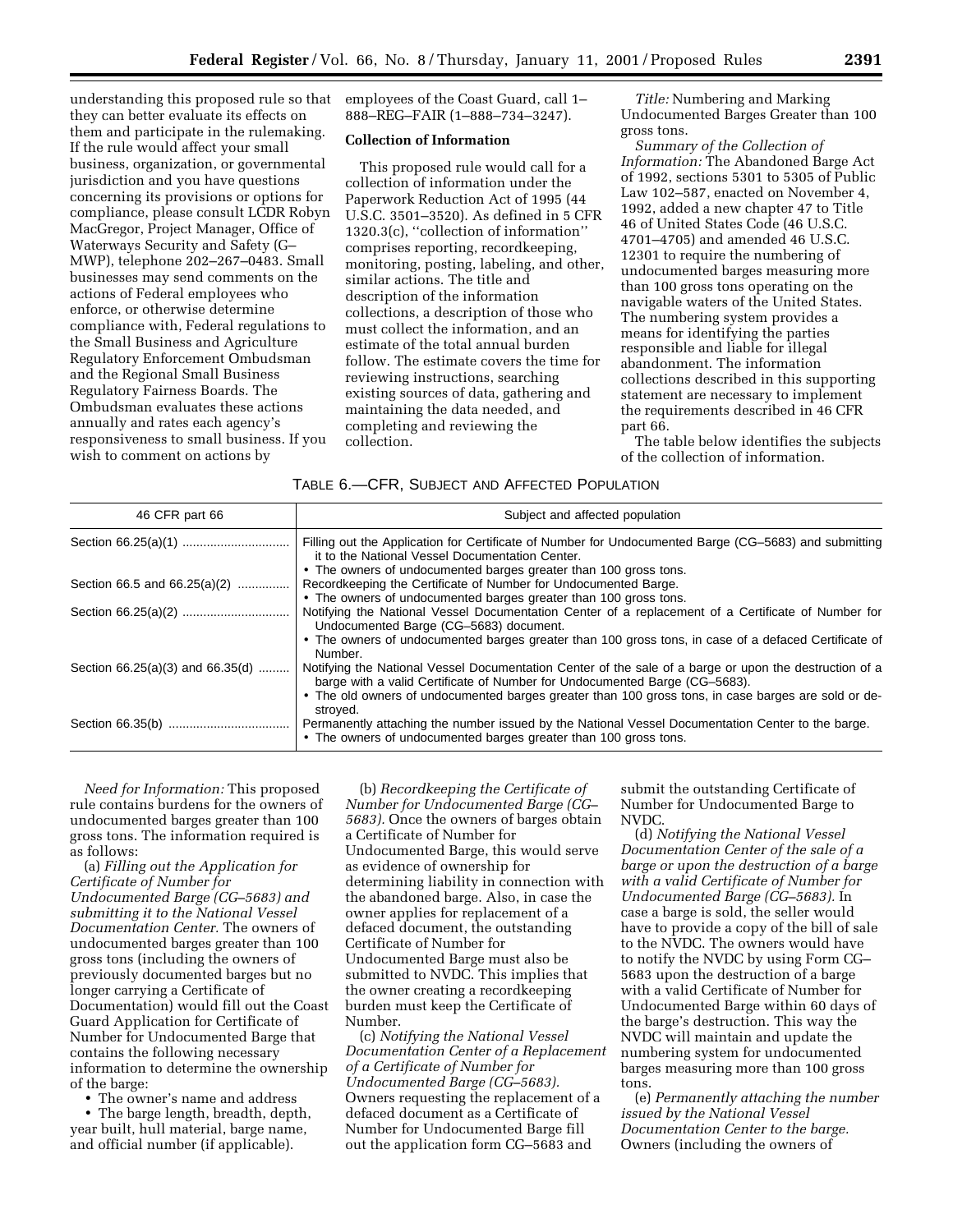previously documented barges but no longer carrying a Certificate of Documentation) would have to permanently mark the barge by either welding, punch-marking, or carving the number issued by the NVDC, so that alteration, removal, or replacement would be obvious. The barge would be marked three times as follows: internally on the main beam and externally at the highest point on each side of the vessel's hull or permanent structure so that the number can be seen from either side.

*Proposed Use of Information:* This information collection would provide methods for identifying the parties responsible and liable for the illegal abandonment of a barge. It also would enhance the Government's recovery of costs associated with the removal of the barge. The information required for ''Numbering and Marking Undocumented Vessels greater than 100 gross tons'' would be collected on forms that are available at the National Vessel Documentation Center (NVDC). The information would have to be submitted by the vessel owner to NVDC. Once the application is processed, the NVDC would issue a Certificate of Number for Undocumented Barge to the owner who would then mark the issued barge number to the barge. Without the information an undocumented barge greater than 100 gross tons on the navigable waters of the United States would not be numbered as stated in the Abandonment Barge Act of 1992. Therefore, it would be impossible to identify the responsible owners of an illegally abandoned barge and consequently, there would be a little chance of the government recovering costs incurred from the removal.

*Description of the Respondents:* Each owner of undocumented Barge greater than 100 gross tons would be affected by these collections requirements.

*Number of Respondents:* We estimate those 660 owners of undocumented barges greater than 100 gross tons would be required to comply with the proposed requirements.

*Frequency of Response* Owners of undocumented barges greater than 100 gross tons would have to initially apply to the NVDC in order to obtain a Certificate of Number for Undocumented Barge. The number mentioned in the certificate would be permanently marked to the barge and would stay with the barge for the entirety of its life.

When needed, the owners of previously numbered barges can apply to the NVDC for the replacement of a defaced Certificate of Documentation. Also, in case of a change in ownership of a previously numbered barge, the new owner would have to submit an application for a Certificate of Number to be issued in the new owner's name. The seller would have to provide a copy of the bill of sale.

On occasion, upon destruction of a barge numbered under this part, an owner would have to notify NVDC using Form CG–568, Application for Certificate of Number.

*Burden of Response:* We identified 660 owners of 17,957 undocumented barges more than 100 gross tons identified, querying the Army Corp of Engineer's (USACE) ''Waterborne Transportation Lines of the United States, Volume 2—Vessel Company Summary'' database. The total estimated number of undocumented barges is approximately 20,000 and includes construction barges. The number was

# TABLE 7.—NUMBER OF AFFECTED BARGES

estimated based on queries of USACE data and the Coast Guard Marine Safety Management System data of all currently undocumented barges.

The 1,400 previously documented barges no longer carrying a Certificate of Documentation are included in the 20,000 total number of undocumented barges. In order to estimate the number of affected barges in future years (i.e., barges to be constructed in the future that will require numbering), we used a regression analysis. We based our analysis on the Coast Guard's Marine Safety Information System data series concerning the number of barges over 100 gross tons constructed in the period of time from 1985 up to 1999. We forecasted the number of new constructed undocumented barges over 100 gross tons to be constructed for the regulatory evaluation period of time.

In the first five years, from 2001 up to 2005, owners of currently undocumented barges (20,000) would have to comply with the proposed regulation as well as owners of the barges that are sold or destroyed and owners of newly constructed barges. Thereafter, beginning with 2006 the annual burden will be placed only on owners of newly constructed barges and owners of sold or destroyed barges. The burden due to the currently 20,000 undocumented barges is evenly distributed in the five-year phase in period. Therefore, we estimate that owners of 4,000 barges/year would have to apply for a Certificate of Undocumented Barge.

We are presenting for public comment our estimate of affected entities and the burden posed to them for the first three years this proposed rule would be enforced. These estimates are found in table 7.

| Year             | Currently un-<br>documented<br>barges | New<br>constructed<br>barges<br>(forecasted) | Sold barges<br>per year (10%<br>$(2+3)$ | Total perma-<br>nently marked<br>barges $(2+3)$ | Total barges<br>for which<br>NVDC will be<br>notified<br>$(2+3+4)$ |
|------------------|---------------------------------------|----------------------------------------------|-----------------------------------------|-------------------------------------------------|--------------------------------------------------------------------|
|                  |                                       |                                              |                                         |                                                 | 6                                                                  |
| 2001<br>2003     | 4,000<br>4,000<br>4.000               | 513<br>525<br>536                            | 451<br>453<br>454                       | 4,513<br>4,525<br>4.536                         | 4,964<br>4,978<br>4,990                                            |
| Average per year | 4.000                                 | 525                                          | 453                                     | 4,525                                           | 4,978                                                              |

We indicate below the hour burden according to the requirements in this Collection of Information.

(a) *Filling out the Application for Certificate of Number for*

*Undocumented Barge (CG–5683) and submitting it to the National Vessel Documentation Center. We estimate that the average time for filling out this form*

*is 15 minutes. The owners of 4,978 barges would have to fill out the form.*

*Annual burden:* 0.25 hours/barge ×  $4,978$  barges/year = 1,245 hours/year. (b) *Recordkeeping the Certificate of Number for Undocumented Barge (CG–*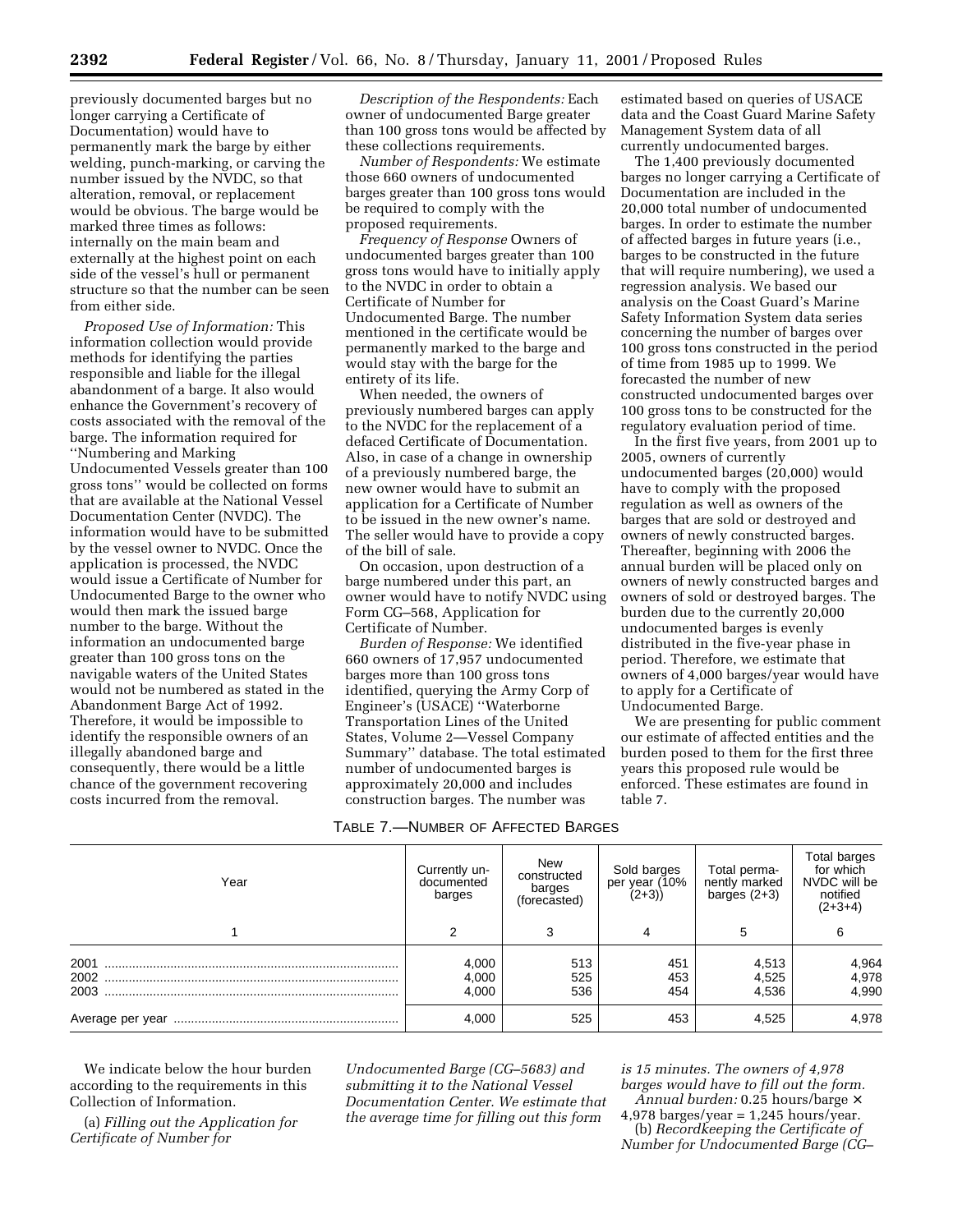*5683).* We estimate that it takes an owner 10 minutes to file the Certificate of Number for Undocumented Barges in an accessible place.

*Annual burden:* 0.17 hours/barge ×  $4,978$  barges/year = 846 hours/year.

(c) *Notifying the National Vessel Documentation Center of a replacement of a Certificate of Number for Undocumented Barge (CG–5683) document.* We estimate that the number of replacements of defaced Certificate of Number documents is less than 5 percent (249 barges =  $5\% \times 4,978$  barges per year) from the total number of barges for which the owners would have a Certificate of Number. We estimate that it would take 15 minutes to an owner to fill out the application for the Certificate of Number and 5 minutes to submit the defaced Certificate of Number to the NVDC.

*Annual burden:* 0.33 hours/barge ×  $249$  barges/year = 82 hours/year.

(d) *Notifying the National Vessel Documentation Center of a change in ownership of the barge, or upon the destruction of a barge with a valid Certificate of Number for Undocumented Barge (CG–5683).* We estimate that it would take 10 minutes to an owner to submit a copy of the bill of sale or the Certificate of Number for Undocumented Barges to the NVDC as follows:

• If the barge ownership changes : we estimate that 10 percent of 4,978 undocumented barges would be sold per year (498 barges).

• Upon the destruction of a barge: 10 percent of 4,978 barges per year (498 barges).

*Annual burden:* 0.17 hours/year × 996  $bargest = 169 hours/year.$ 

(e) *Permanently attaching the number issued by the National Vessel Documentation Center to the barge.* Owners (including the owners of previously documented barges but no longer carrying a Certificate of Documentation) would have to permanently mark the barge by carving, punch-marking, or welding the number issued by the National Vessel Documentation Center. The barge would be marked three times as follows: internally on the main beam and also externally at the highest part of the vessel's hull or permanent structure so that the number can be seen from either side. We estimate that it takes 2 hours to permanently affix the numbers to a barge.

*Annual burden:* 2 hours/year × 4,525  $bargest = 9,050 hours/year.$ 

*The total annual hour burden is:* 1,245hours/year + 846hours/year + 82hours/year + 169hours/year +  $9,050$ hours/year = 11,392hours/year.

*Annualized Costs:* The owners of undocumented barges would incur costs. We estimated the annual average burden for information collection activities would cost \$724,737 annually in current dollars. We identify below the cost burden according to the requirements covered in this Collection of Information.

(a) *Filling out the Application for Certificate of Number for Undocumented Barge (CG–5683) and submitting it to the National Vessel Documentation Center.* Approximately 1,245 burden hours would be required annually for filling out applications for Certificate of Numbers for Undocumented Barges to NVDC, by vessel owners. We estimate wages for a barge owner at \$66 per hour.

*The annual cost to the industry is:* \$82,170 (1,245hours/year × \$66/hour).

(b) *Recordkeeping the Certificate of Number for Undocumented Barge (CG– 5683).* Approximately 846 burden hours per year would be required by industry to file the certificate of number in a safe, accessible place. We estimate wages for a barge owner at \$66 per hour.

*The annual cost to the industry is:*  $$55,836$  (846hours/year  $\times$  \$66/hour).

(c) *Notifying the National Vessel Documentation Center of a replacement of a Certificate of Number for Undocumented Barge (CG–5683) document.* Approximately 82 burden hours per year would be required by industry to apply for replacement of a defaced document, the outstanding Certificate of Number. The Coast Guard estimates wages for a barge owner at \$66 per hour.

The annual cost to the industry is:  $$5,412$  (82hours/year  $\times$  \$66/hour).

(d) *Notifying the National Vessel Documentation Center of a change in ownership of the barge or upon the destruction of a barge with a valid Certificate of Number for Undocumented Barge (CG–5683).* Approximately 169 burden hours would be required annually for surrendering bills of sale or Certificates of Number for Undocumented Barge to NVDC, by vessel owners when there is a change in ownership of a barge, or upon the destruction of barges. We estimate wages for a barge owner at \$66 per hour.

*The annual cost to the industry is:*  $$11,169$  (169hours/year  $\times$  \$66/hour).

(e) *Permanently attaching the number issued by the National Vessel Documentation Center to the barge.* Approximately 9,950 burden hours would be required annually to permanently attach (weld) the numbers to barges. We estimate the hourly rate of a welder to be \$63 per hour.

The annual cost to the industry is:  $$570,150$  (9,050hours/year  $\times$  \$63/hour).

*The total annual cost burden to the industry is:* \$82,170/year + \$55,83/year + \$5,412/year + \$11,169/year +  $$570,150/year = $724,737/year.$ 

*Estimate of Total Annual Burden:* We estimated the annual average burden for information collection activities would be 11,392 hours annually.

*Public Comments on the Collection of Information:* As required by the Paperwork Reduction Act of 1995 (44 U.S.C. 3507(d)), we have submitted a copy of this proposed rule to the Office of Management and Budget (OMB) for its review of the collection of information.

We ask for public comment on the proposed collection of information to help us determine how useful the information is; whether it can help us perform our functions better; whether it is readily available elsewhere; how accurate our estimate of the burden of collection is; how valid our methods for determining burden are; how we can improve the quality, usefulness, and clarity of the information; and how we can minimize the burden of collection.

If you submit comments on the collection of information, submit them both to OMB and to the Docket Management Facility where indicated under **ADDRESSES**, by the date under **DATES**.

You need not respond to a collection of information unless it displays a currently valid control number from OMB. Before the requirements for this collection of information become effective, we will publish notice in the **Federal Register** of OMB's decision to approve, modify, or disapprove the collection.

# **Federalism**

Under Executive Order 13132, section 3 (b), the Coast Guard finds that a uniform system of identifying the owners of undocumented barges is in the national interest because of the problem of abandoned barges identified by Congress in the Abandoned Barge Act, 46 U.S.C. 4701–4705. One of the ways Congress specified for determining whether a barge is abandoned is if the owner states that it is not abandoned, 46 U.S.C. 4702(a)(3). However, that presupposes that the Coast Guard can identify who the current owner is. The Coast Guard already maintains a listing for documented barges. That leaves the Coast Guard unable to identify the owners of undocumented barges.

On October 18, 1994, the Coast Guard published a Request for Comments on this rulemaking project. (59 FR 52646) We noted our intent to consult with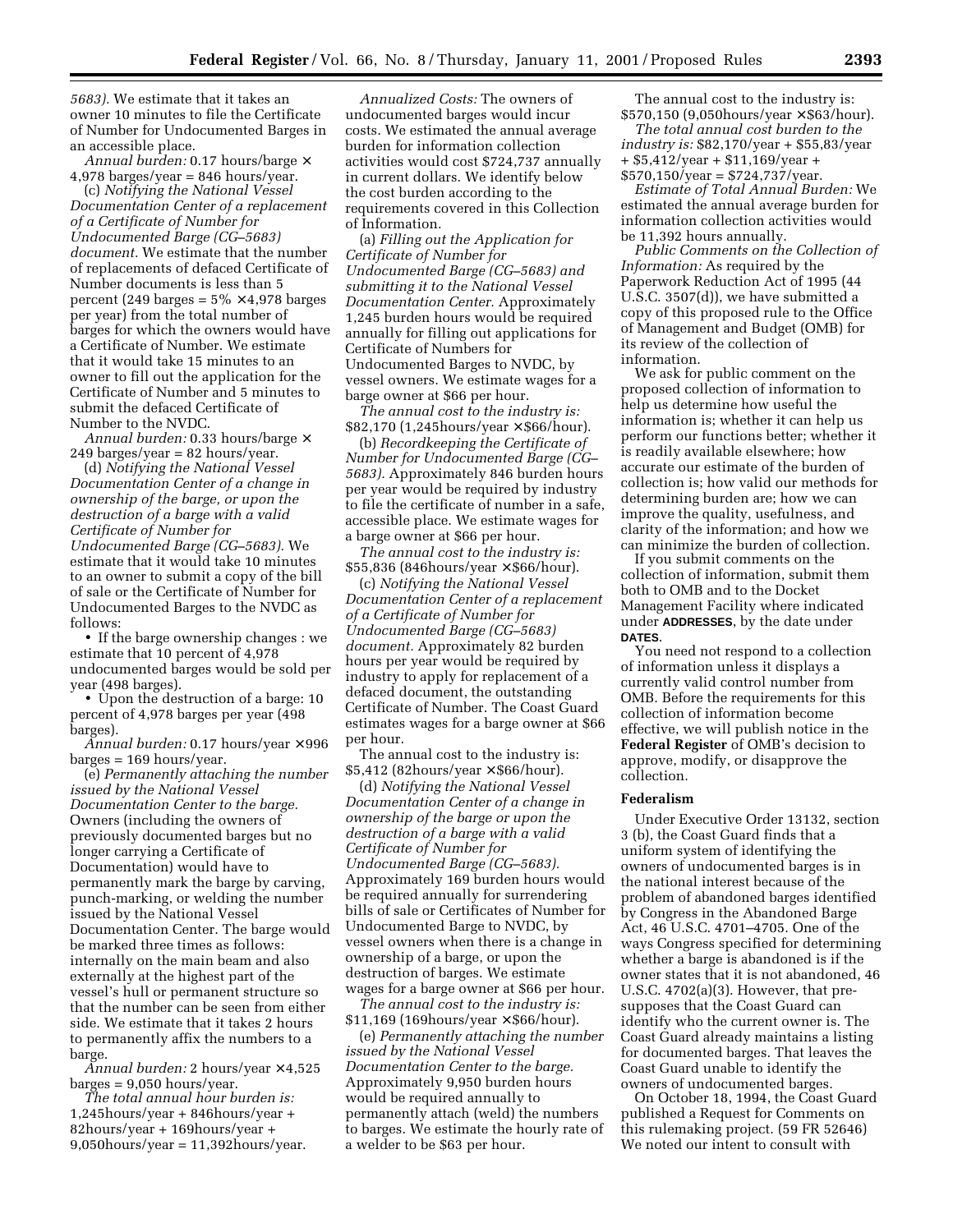State Boating Law Administrators, State Numbering Authorities, and with the National Association of State Boating Law Administrators' (NASBLA). We also solicited general comments, and asked a number of direct questions. One of those questions was whether the Coast Guard, the individual states, or some other entity should have the authority to assign numbers and maintain ownership information for undocumented barges. We received 21 comments, seventeen of which answered this question. All seventeen responded that the Coast Guard should be the entity assigning numbers and maintaining ownership information. Seven of these respondents were state agencies. (The Request for Comments and all received comments are available for viewing in the electronic docket.)

On July 6, 1998, we published an ANPRM which indicated our intent to establish the numbering system outlined in this NPRM. No commenters, state or otherwise, requested that the system be run by a State or other entity. (The ANPRM and comments are available for viewing in the electronic docket.)

Given this established lack of State interest in regulating in this area, any further consultation with State and local officials under Executive Order 13132, Section 3 (b) is unnecessary and not required by that order.

# **Unfunded Mandates Reform Act**

The Unfunded Mandates Reform Act of 1995 (2 U.S.C. 1531–1538) requires Federal agencies to assess the effects of their regulatory actions not specifically required by law. In particular, the Act addresses actions that may result in the expenditure by a State, local, or tribal government, in the aggregate, or by the private sector of \$100,000,000 or more in any one year. Though this proposed rule would not result in such an expenditure, we do discuss the effects of this rule elsewhere in this preamble.

#### **Taking of Private Property**

This proposed rule would not effect a taking of private property or otherwise have taking implications under E.O. 12630, Governmental Actions and Interference with Constitutionally Protected Property Rights.

# **Civil Justice Reform**

This proposed rule meets applicable standards in sections 3(a) and 3(b)(2) of Executive Order 12988, Civil Justice Reform, to minimize litigation, eliminate ambiguity, and reduce burden.

## **Protection of Children**

We have analyzed this proposed rule under Executive Order 13045, Protection of Children from Environmental Health Risks and Safety Risks. This rule is not an economically significant rule and does not concern an environmental risk to health or risk to safety that may disproportionately affect children.

# **Environment**

We considered the environmental impact of this proposed rule and concluded that, under figure 2–1, paragraph (34)(d), of Commandant Instruction M16475.1C, this proposed rule is categorically excluded from further environmental documentation. The proposed rule is a procedural regulation that does not have any environmental impact because the action does not have a significant effect on the quality of the human environment. A ''Categorical Exclusion Determination'' is available in the docket where indicated under **ADDRESSES**.

#### **List of Subjects in 46 CFR Part 66**

Penalties, Reporting and recordkeeping requirements, Vessels.

For the reasons discussed in the

# preamble, the Coast Guard proposes to add 46 CFR part 66 to read as follows:

# **PART 66—REQUIREMENT FOR UNDOCUMENTED BARGES**

- Sec.<br>66.5 Purpose.
- 66.10 Applicability.
- 66.15 Definitions.
- 66.20 Determining the gross tonnage for a barge.<br>66.25 Ap
- Application procedure.
- 66.30 Invalidation of Certificate of Number.
- 66.35 Marking requirements.<br>66.40 Right of appeal.
- 66.40 Right of appeal.
- Penalties.

**Authority:** 46 U.S.C. 4701 *et seq.*, 12301; 49 CFR 1.46(zz).

# **§ 66.5 Purpose.**

A Certificate of Number for Undocumented Barge is required for the operation of undocumented barges greater than 100 gross tons on the navigable waters of the United States and serves as evidence of ownership for determining liability in connection with abandoned barges.

#### **§ 66.10 Applicability.**

This part applies to your barge if it meets the following three conditions:

- (a) It is greater than 100 gross tons; (b) It operates on the navigable waters
- of the United States; and

(c) It is not currently documented by the U.S. Coast Guard.

# **§ 66.15 Definitions.**

The following definitions are for terms used in this part.

*Barge* means any vessel not equipped with a means of self-propulsion.

*Barge number* means that unique number issued to a barge by the National Vessel Documentation Center (NVDC). The barge number will remain with the barge throughout its life.

*Navigable waters* means the waters of the United States, including the territorial seas.

*Official number* means the number assigned and marked on a currently or previously documented barge in accordance with 46 CFR part 67, subparts H and I.

*Simplified measurement system* has the same meaning as is given in 46 CFR part 69, subpart E.

*Undocumented barge* means a barge that does not have a current Certificate of Documentation issued under 46 CFR part 67.

## **§ 66.20 Determining the gross tonnage for a barge.**

(a) If your barge must comply with this part, you may determine its gross tonnage by using the simplified measurement system described in 46 CFR 69.209. The terms and measurements used in that section have the meanings assigned to them in 46 CFR 69.203 and 69.207, respectively. You do not need to submit the application for measurement services outlined in 46 CFR 69.205, and no tonnage certifying document will be issued.

(b) If you do not use the Simplified Measurement System, the gross tonnage is the tonnage assigned under any other applicable measurement system of 46 CFR part 69, as indicated on an appropriate tonnage certifying document. In this case, the gross tonnage assigned under the Standard or Dual Measurement systems (46 CFR part 69, subparts C and D, respectively) should be used if your vessel is also assigned tonnage under the Convention system (46 CFR part 69, subpart B).

#### **§ 66.25 Application procedure.**

(a) As owner of a vessel applying for a Certificate of Number for Undocumented Barge (CG–5683); requesting replacement of a Certificate of Number for Undocumented Barge (CG–5683); or providing notification of the sale of a barge with a valid Certificate of Number for Undocumented Barge (CG–5683) you must submit the following to the National Vessel Documentation Center (NVDC):